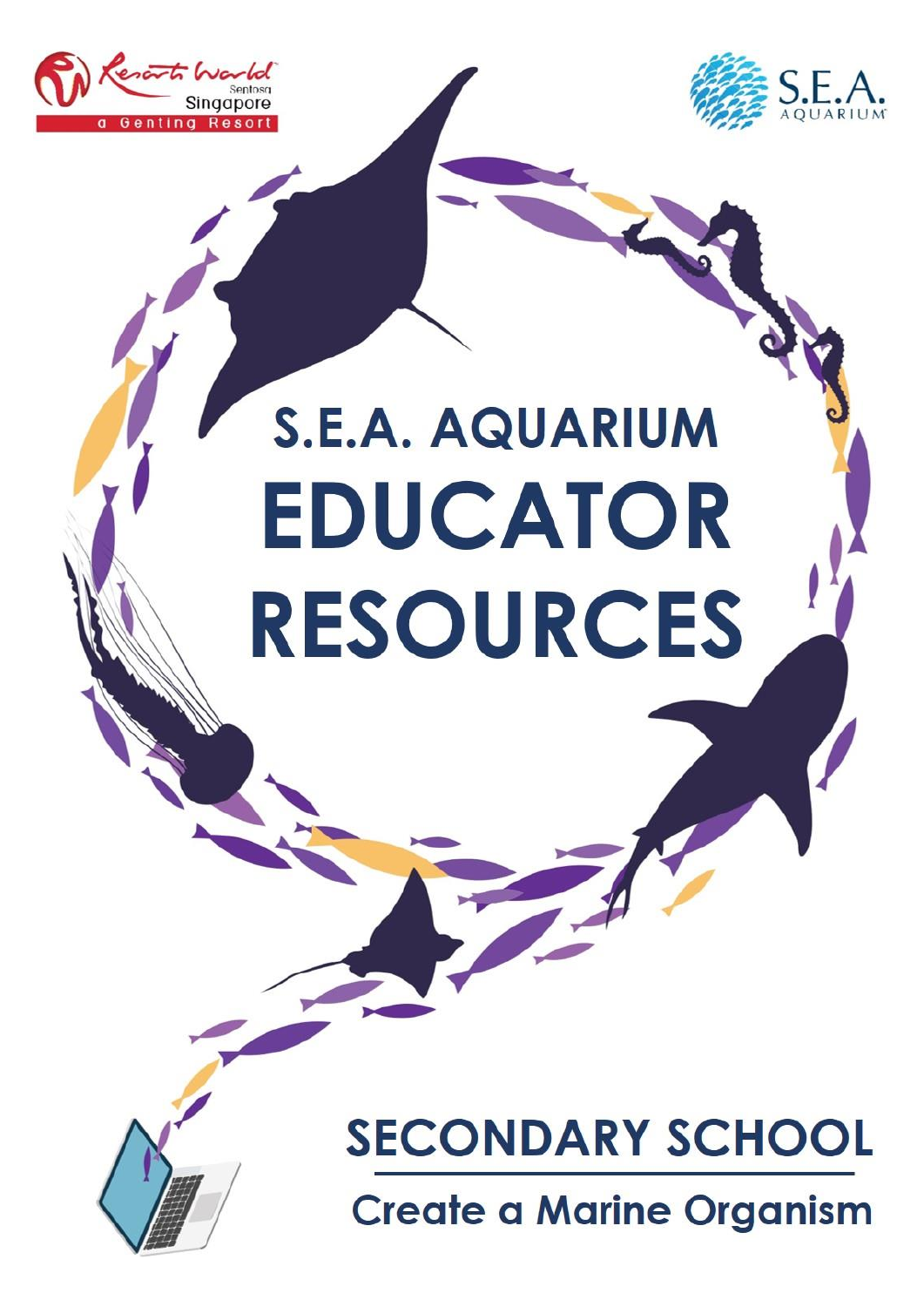# **Create a Marine Organism**

*Create a Marine Organism* is a 4-part resource that builds on students' knowledge of environmental physical factors and adaptation. The aim is for students to demonstrate their understanding of various physical factors, and how adaptive traits and environmental changes affect survival of organisms.

This resource encourages students to apply their knowledge and creativity by creating their own marine organism. Students are to use their knowledge of environmental physical factors and adaption for their creation, and discuss effects of environmental changes. The resource also includes an extension activity, which focuses on the importance and effectiveness of conservation.

**Target Group:** Secondary 1 & 2

**Duration:** 2.5 hours (each part takes 35 – 40 minutes)

#### **Learning Objectives:**

- Explain how environmental physical factors and having adaptive traits influence the survival of organisms
- Discuss how changes in environmental conditions affect the ability of organisms to adapt
- Recognise the importance of conservation in protecting organisms and their habitats

#### **Required Resources:**

- Corresponding *Create a Marine Organism* slides
- *Project: Create a Marine Organism* Student Worksheet (pages 15 to 20)

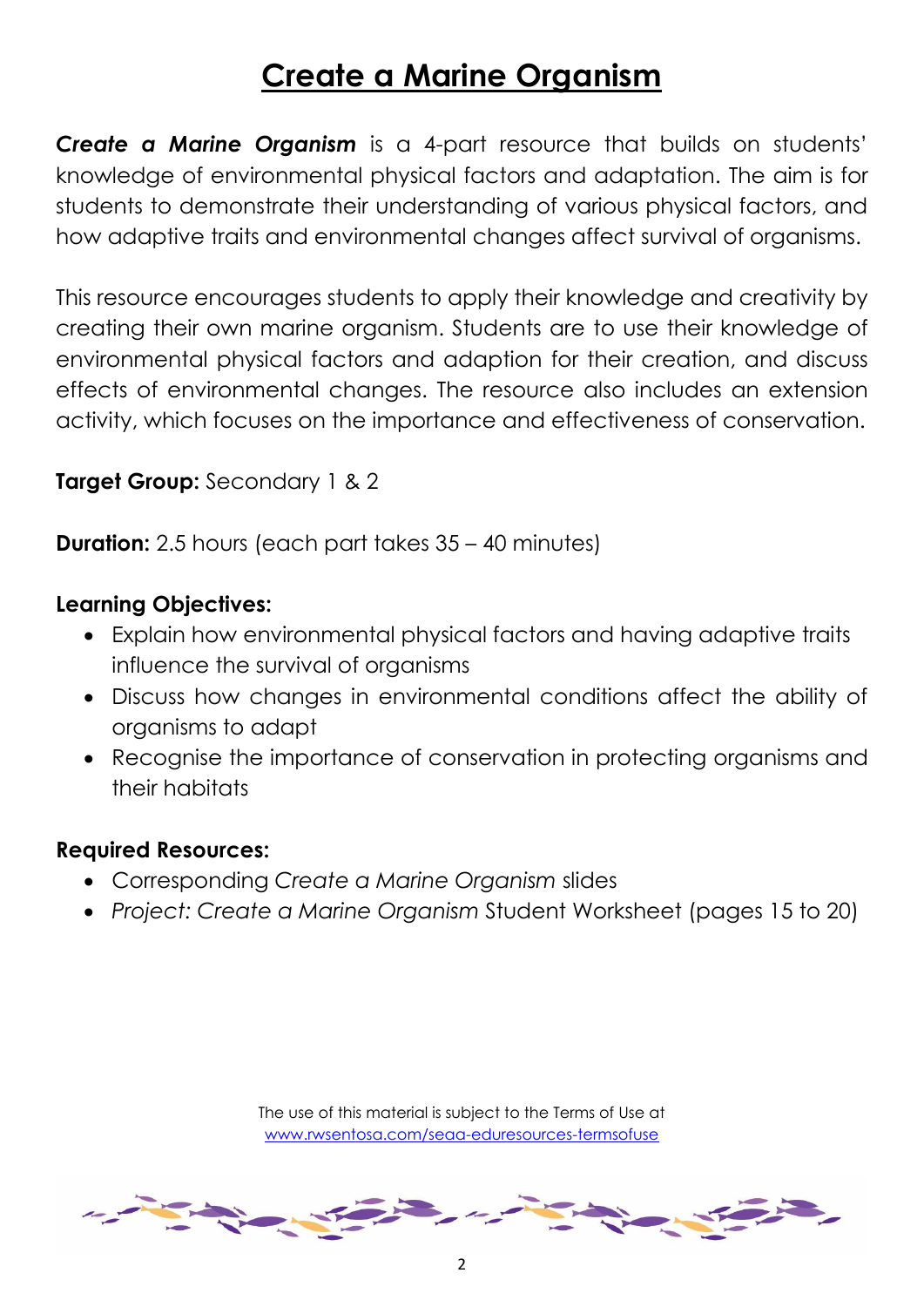# *Activity Outline*

**Part 1: Investigate physical factors of a marine habitat** (40 minutes)

- Class discussion: Examine existing marine habitats
- Activity: Examine a new marine habitat

# **Part 2: Create your marine organism** (35 minutes)

- Class discussion: Importance of adaptations for survival
- Activity: Create a marine organism

# **Part 3: Respond to changes in environmental conditions** (45 minutes)

- Class discussion: Can your marine organism adapt well?
- Activity: Can your marine organism survive the environmental changes?

# **Part 4 (Extension): Conservation** (35 minutes)

- Activity: Suggest a conservation plan
- Class discussion: Importance of conservation

**Note for educators:** Each part focuses on a different concept and may be conducted in separate sessions.

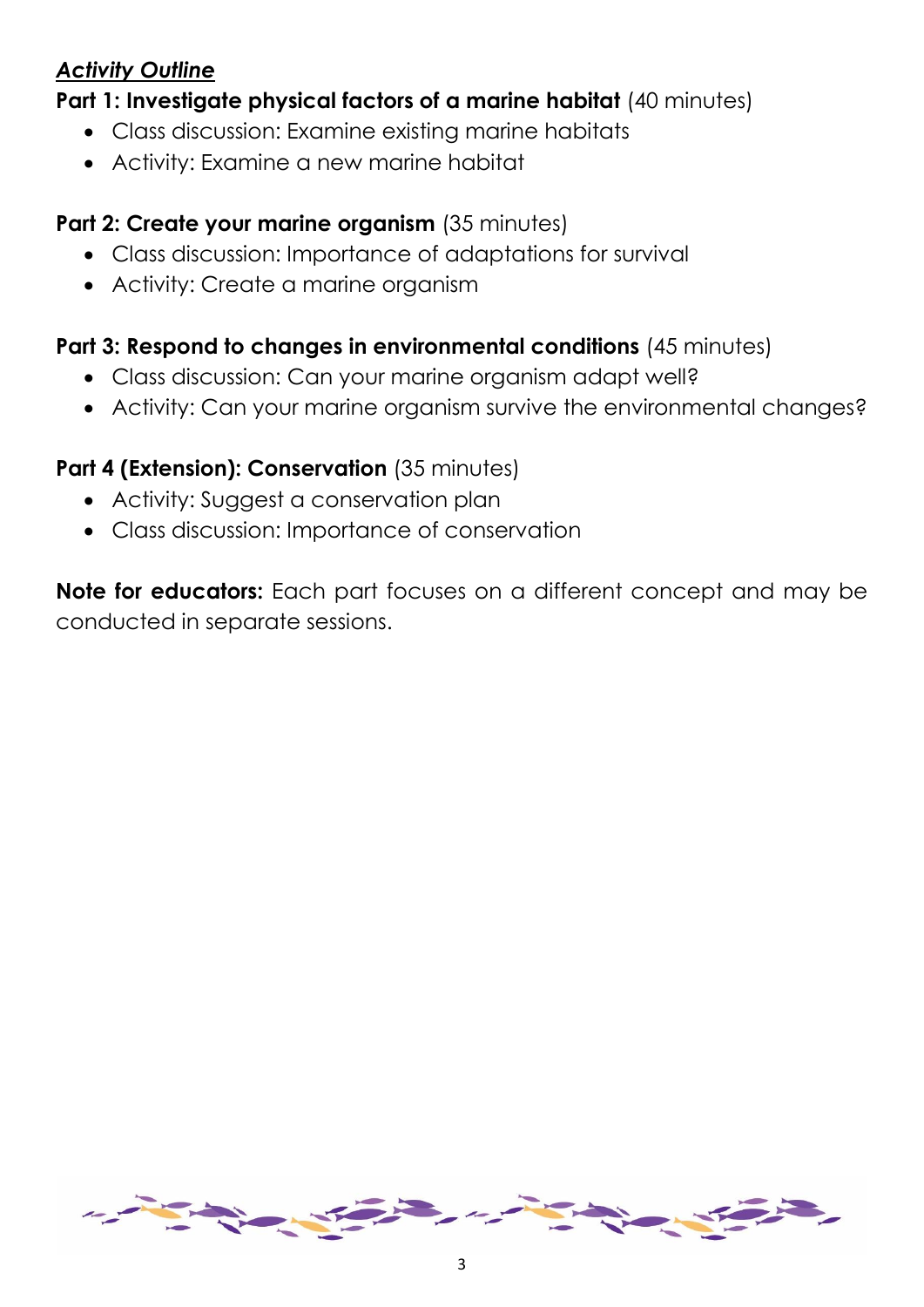# *Introduction*

Educators may choose to have students work in groups of 4-5 students or individually.

Slides 2 to 3:

Introduce the activity to students according to the context below:

*A new marine habitat has been discovered on Earth! There are no living organisms in this habitat yet and scientists are looking at introducing some new living organisms.*

*Students are invited to create new marine organisms best adapted to this habitat. It is important to ensure that the marine organisms created can adapt to environmental changes. There will be a series of tests to assess ability of the marine organisms to adapt. Good luck!*

# *Part 1: Investigate physical factors of a marine habitat (40 minutes)*

Slides 4 to16:

Class discussion: Examine existing marine habitats (20 minutes) Students are to demonstrate understanding of various physical factors using existing marine habitats.

Procedure:

- 1. Educators are to show some examples of physical factors using slide 4.
- 2. Using 2 examples of marine habitats provided (coral reefs and open ocean), students are encouraged to observe and describe the condition of their physical factors (slides 5 and 9 respectively).
	- Educators can discuss and evaluate students' responses using slides 6 and 10 for the respective habitats.
- 3. Educators will then introduce animals that live in these 2 examples of marine habitats (slides 7 and 11 respectively).
- 4. Have students observe and infer adaptive traits of the animals that live in these 2 habitats.

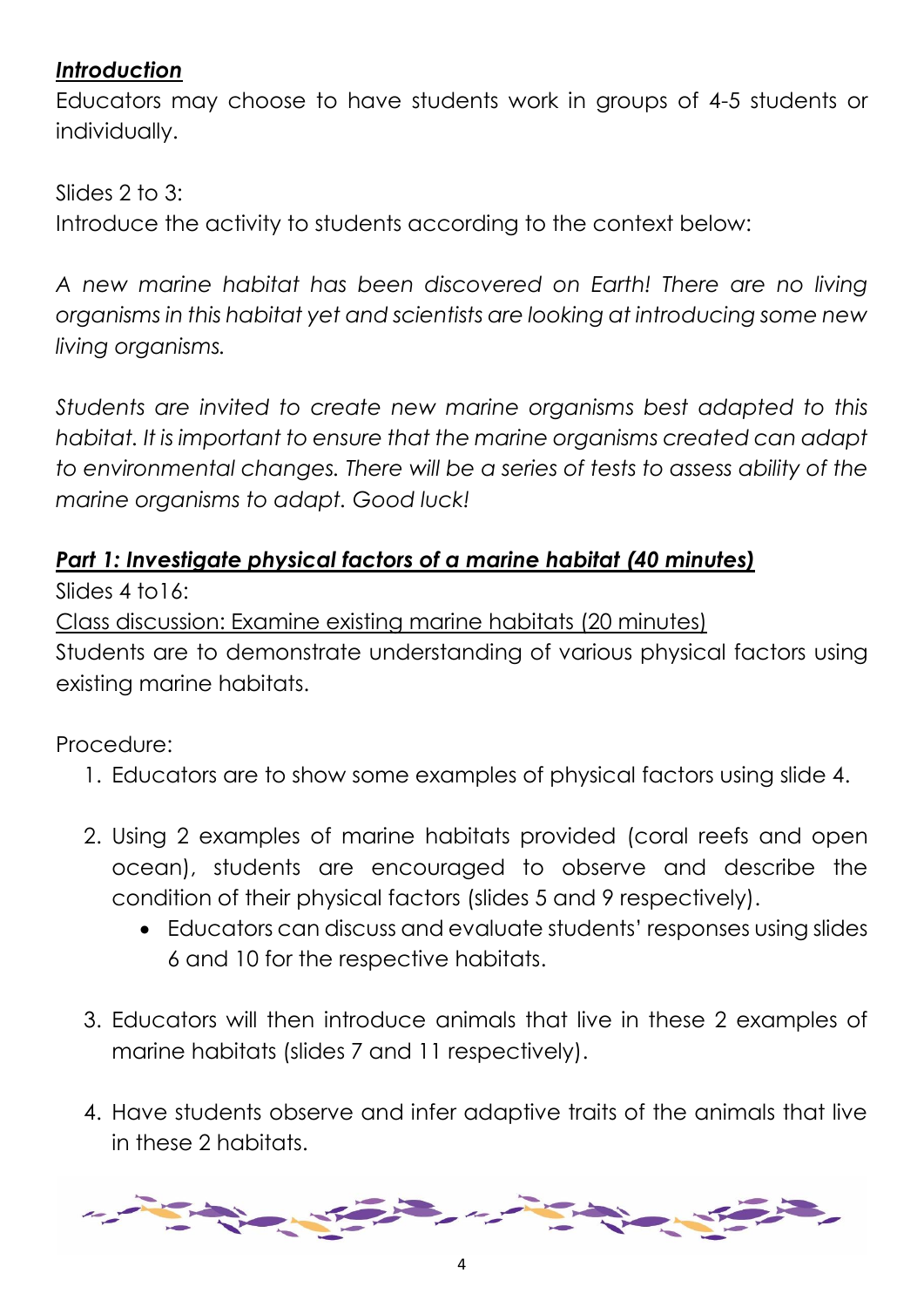Educators can discuss and evaluate students' responses using slides 8 and 12 for the respective habitats.

Educators can refer to the *Appendix* for more information on environmental physical factors and adaptations of animals used in this activity.

Group/individual activity: Examine a new habitat (20 minutes) In this activity, students are required to examine physical factors of the newly discovered marine habitat.

Students will require the *Project: Create a Marine Organism* worksheet (provided below) to complete this activity.

Procedure:

- 1. Educators are to pick 1 of the 2 examples of newly discovered habitats provided (in slides 13 and 15).
	- The selected habitat will also be used for Part 2, where students will create their own marine organisms based on the habitat.
- 2. Using the picture shown, students are to observe and describe the following physical factors:
	- Temperature
	- Light availability
	- Water clarity
	- Environment colours
	- Other features
- 3. Students are then required to explain how the various physical factors described can affect the survival of organisms that live in these habitats.
	- E.g. Light availability allows organisms to look out for dangers, but also makes them more visible to predators.

Suggested descriptions of the 2 newly discovered habitats: *Habitat #1 (Slides 13 and 14)*

- Temperature: Low (15-20°C)
- Light availability: Low (limited light reaches the habitat)

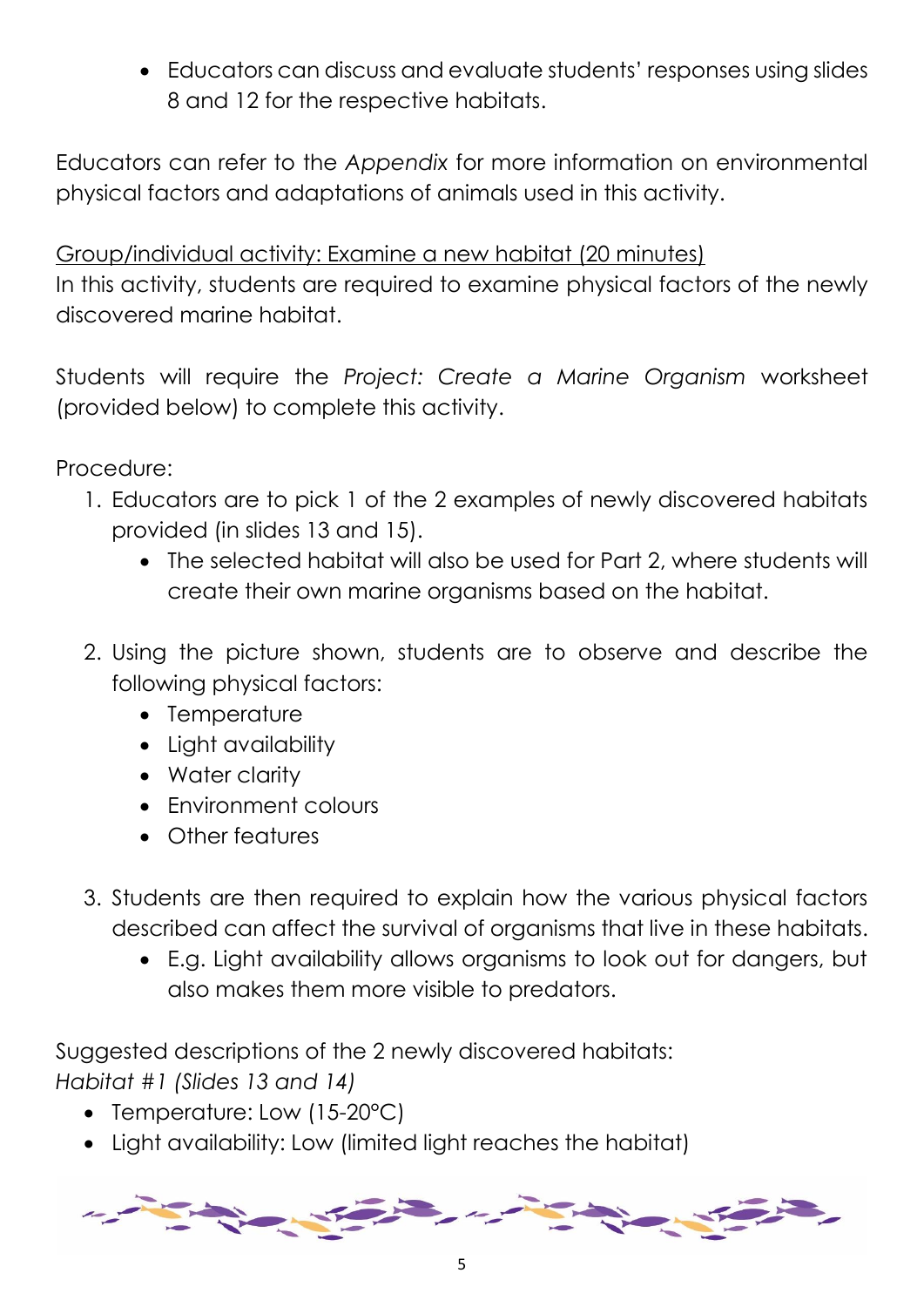- Water clarity: Clear (low amount of sediments in water)
- Environment colours: Dull-coloured (brown, grey)
- Other features: Large rocky underwater caves, many smaller rocks form crevices around the caves

*Habitat #2 (Slides 15 and 16)*

- Temperature: Relatively warm (25-30°C)
- Light availability: Bright, sufficient light for photosynthesis
- Water clarity: Murky due to suspended sediments
- Environment colours: Many bright colours
- Other features: Layer of sediments at the bottom, flower-like plants of different heights

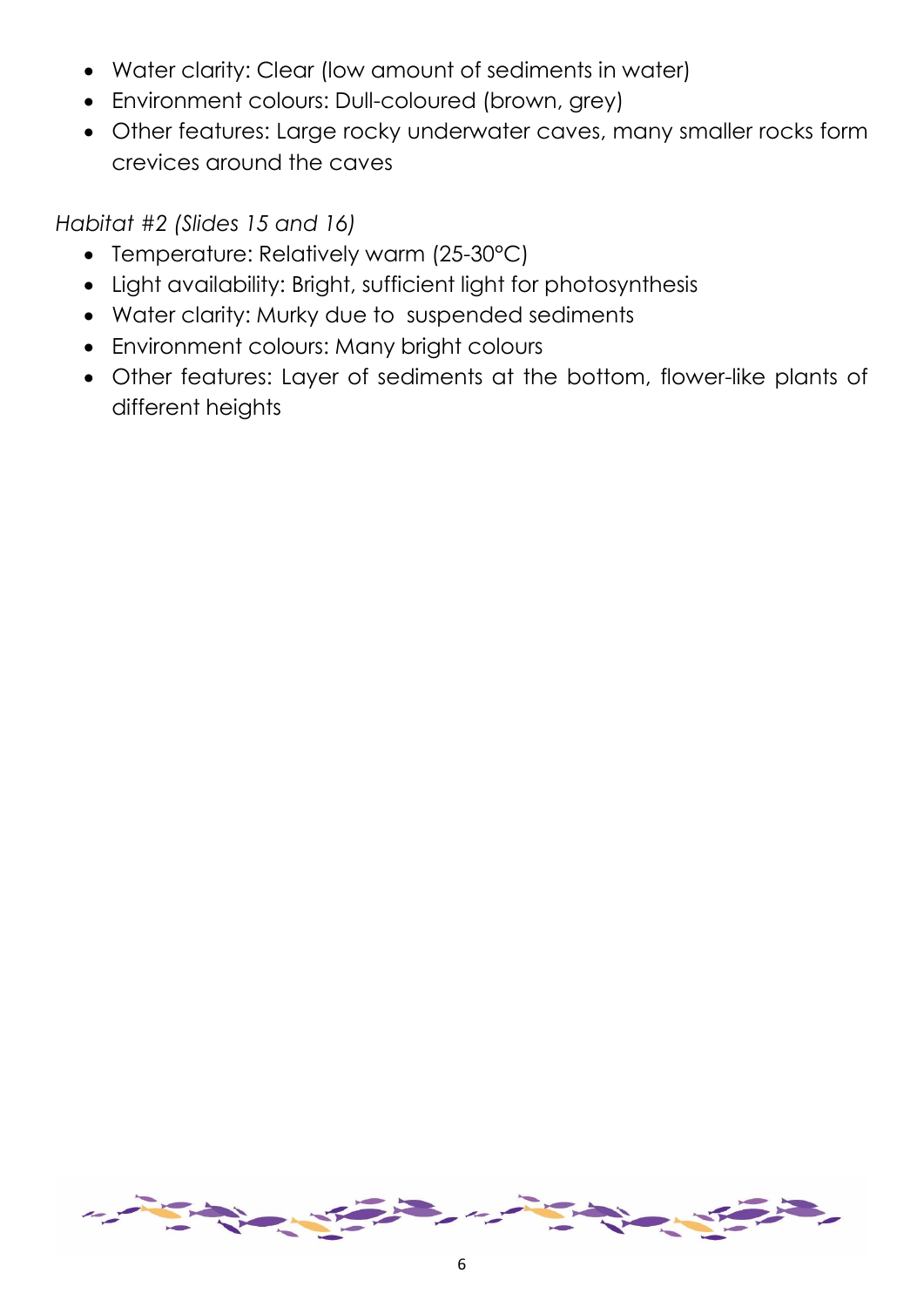# *Part 2: Create your marine organism (35 minutes)*

Slides 17 to 19:

Class discussion: Importance of adaptations for survival (15 minutes) Prompt students using the following questions and pointers for them to identify characteristics to consider when creating their marine organisms.

- Why do living organisms require adaptations?
	- Become more suitable to live in various environmental conditions and increase chances of survival
	- Obtain nutrients/catch food
	- Hide from predators
- What are some adaptive traits that can help them to survive? (refer to some examples in slide 18)
	- Body shape
	- Mouth type and position
	- Body patterns and colouration
	- Size
	- Defense mechanism
	- Specialised body feature (e.g. appendages, spines)

# Group/individual activity: Create a marine organism (20 minutes)

Students can use the *Create Your Marine Organism* section of the *Project: Create a Marine Organism* worksheet (provided below) to complete this activity.

This activity allows students to be creative and illustrate their own marine organism based on physical factors of the newly discovered habitat in Part 1.

Students are to take note of the following pointers for this activity:

- Ensure that the organism can adapt to the newly discovered habitat selected in Part 1.
- Created organism needs to be able to adapt to potential environmental changes.
- The marine organism does not need to be an animal it can be a plant or algae too!

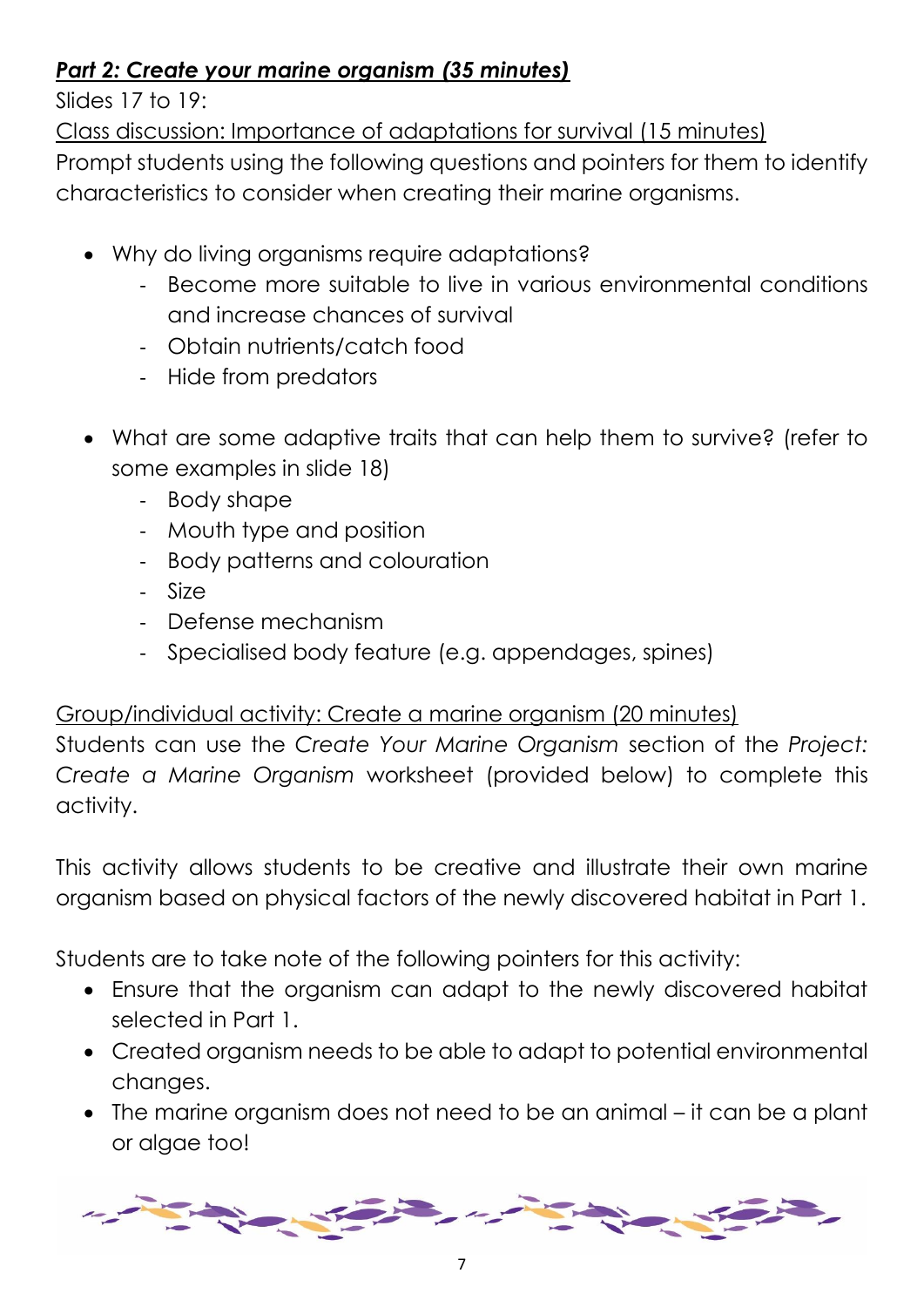# *Part 3: Respond to changes in environmental conditions (45 minutes)*

Slides  $20$  to  $28$ 

Class discussion: Can your marine organisms adapt well? (15 minutes)

Educators to name a few physical factors and have students share how their marine organisms adapt to those physical factors.

Class activity: Can your marine organism survive the environmental changes? (30 minutes)

# Procedure:

- 1. Educators are to gather illustrations of the created marine organisms from students and display them together on a screen.
- 2. Educators will then introduce human-related environmental events and discuss potential changes to the physical factors using slides 21 to 26.
- 3. Discuss the changes in physical factors with students and have them note down in their worksheets.
	- More details on the changes can be found in the *Appendix.*
- 4. Students will then identify and note down possible effects on their own organisms, and suggest responses for them to survive.
	- E.g. Colour loss in the environment makes colourful animals easily spotted by predators. Smaller animals may respond by hiding in crevices or sediments for a longer period of time to survive.
	- Encourage students to share and justify whether the marine organisms they have created can survive.
- 5. Educators are to remove any organisms from display if it cannot adapt.
	- Take a look at how many and which species are left after all the environmental events have been played out.
- 6. Conclude with these points by prompting the questions on slide 28:
	- Environmental events change the physical factors of a habitat and make original adaptations of organisms less effective for survival.
	- The events affect a variety of organisms animals, plants and algae.

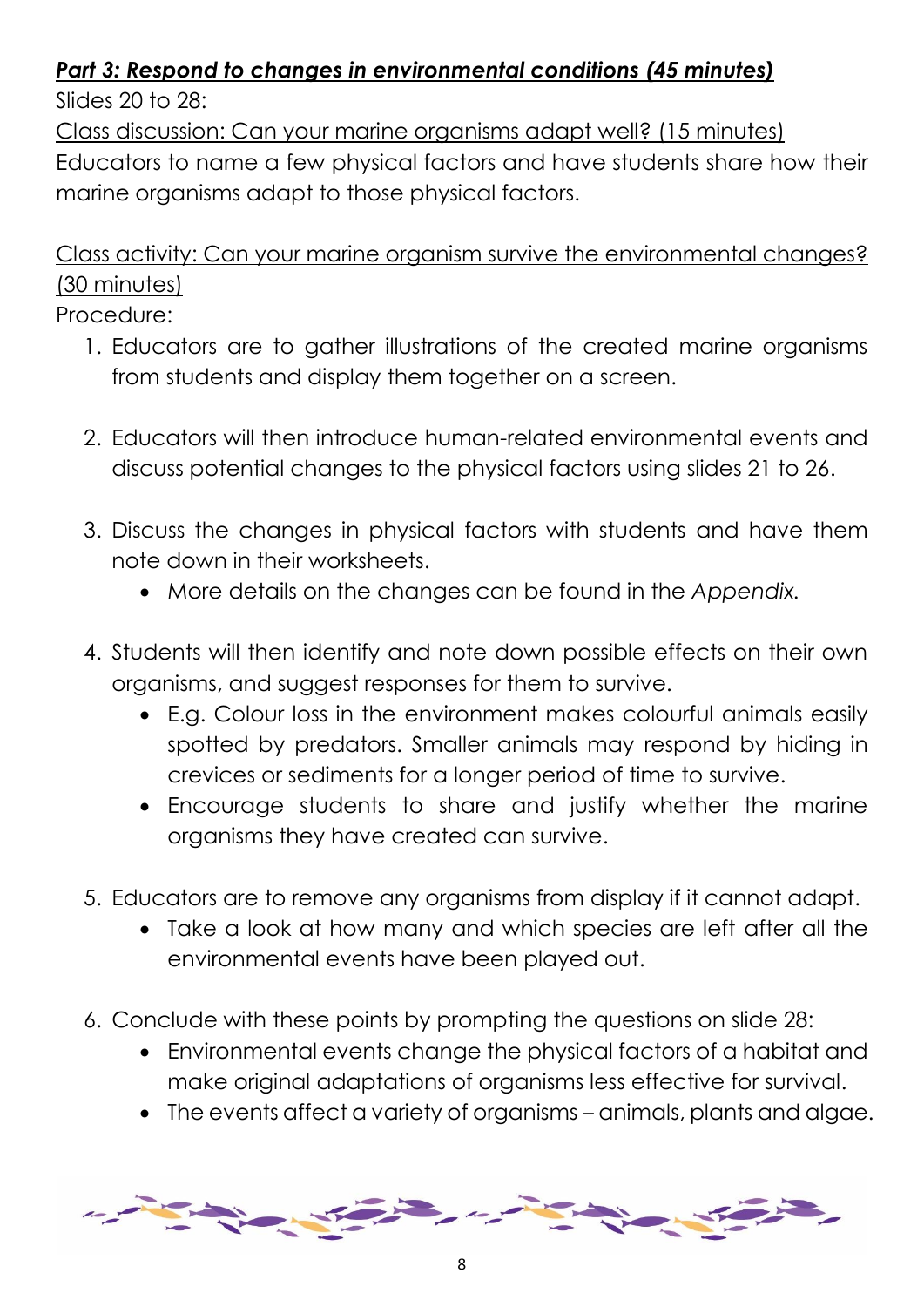# *Part 4 (Extension): Conservation (35 minutes)*

Slides 29 to  $35$ :

Group/individual activity: Suggest a conservation plan (20 minutes)

Students are to suggest a brief conservation plan for the species that are unable to adapt in Part 3. A brief description can be written in the worksheet.

While detailed plans are not necessary, encourage students to share their suggestions and discuss feasibility of implementing them.

# Class discussion: Importance of conservation (15 minutes)

Discuss the effectiveness of conservation efforts for vulnerable species by using examples provided in slides 30 to 34. Educators may also refer to the *Appendix* for more information on these examples.

Educators to conclude by explaining the importance of conservation by prompting the questions on slide 35. Educators may refer to interrelationships between organisms in an ecosystem to discuss the questions below:

- What would happen to vulnerable species if these efforts are not initiated?
- If some species become extinct, what are the effects on the other species and ecosystem?

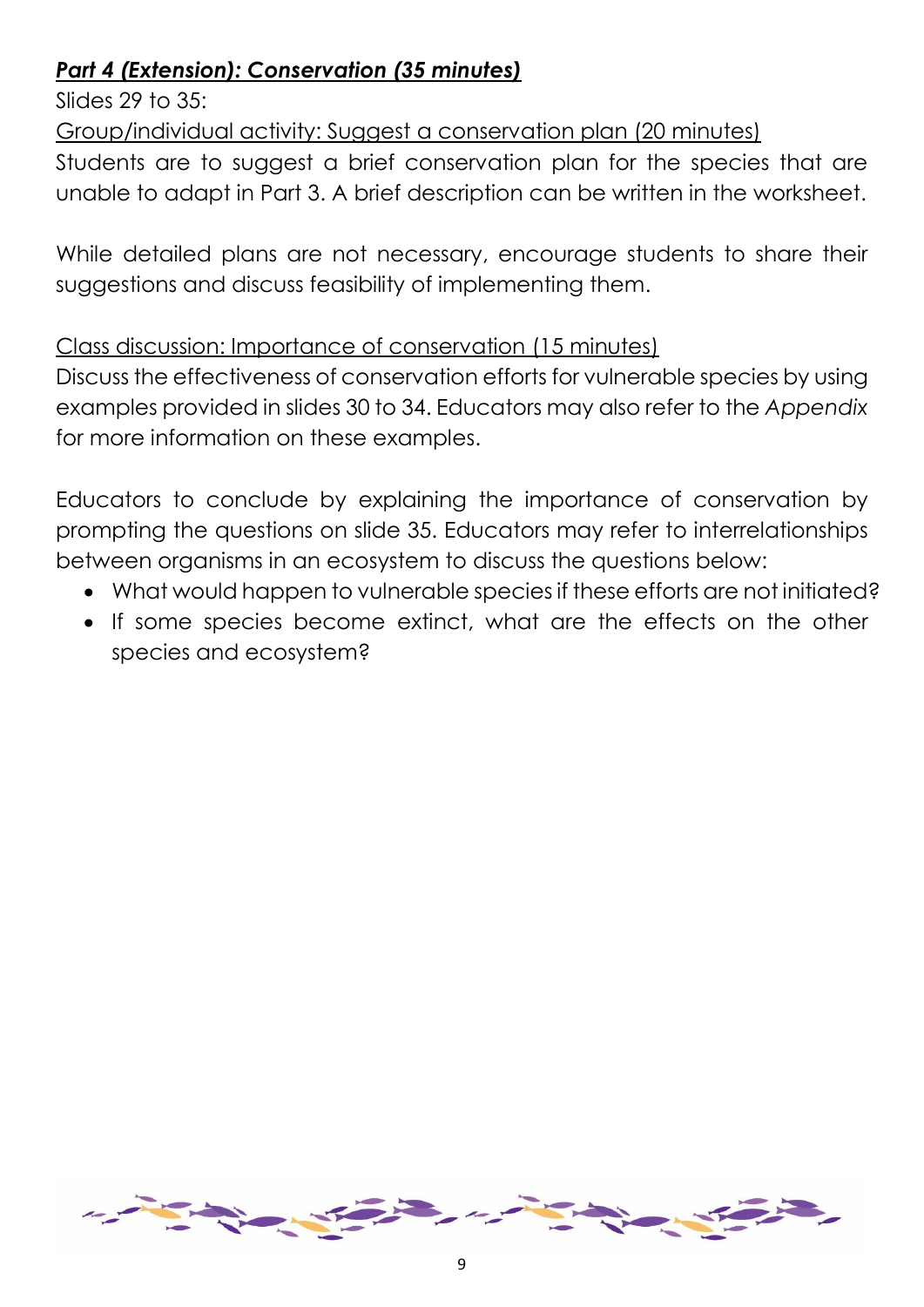# **Appendix** *Additional information for Educators*

# **Part 1: Investigate physical factors of a marine habitat**

Class discussion: Brief descriptions of habitats

*Coral reefs*

Coral reefs support approximately 25% of marine life. They are located in tropical and subtropical regions, and are usually found on rocky substrates. Coral reef habitats are well-exposed to sunlight for microalgae (known as zooxanthellae) living in tissues of corals to undergo photosynthesis. This process provides nutrients for the algae itself and the coral tissues.

Zooxanthellae is also responsible for the many colours observed in corals. The colourful environment in coral reefs allows vibrantly coloured fishes to camouflage and avoid predators. Coral and rock structures create crevices of various shapes and sizes, which serve as shelters for many reef animals. Corals themselves and surrounding algae growth are also nutrient sources for many animals.

- Water temperature: Relatively warm (23 to 27°C)
- Light availability: Brightly lit and has sufficient light for photosynthesis
- Water clarity: Relatively clear water with considerable light penetration
- Environment colours: Variety of colours on corals
- Other features: Coral and rock structures of various shapes and sizes, with algae growth in the surroundings

# *Open ocean*

The open ocean consists of waters away from coasts and many animals that live here are adapted to not being in contact with the shore. The deepest known point is in the Mariana Trench, which is about 11 000m deep.

The water column of the open ocean consists of 5 main zones that are defined by their depths and unique characteristics. The epipelagic zone stretches from the surface to 200m deep and has sufficient sunlight penetration to support a high biodiversity. Beyond the depth of 200m is where light availability starts to

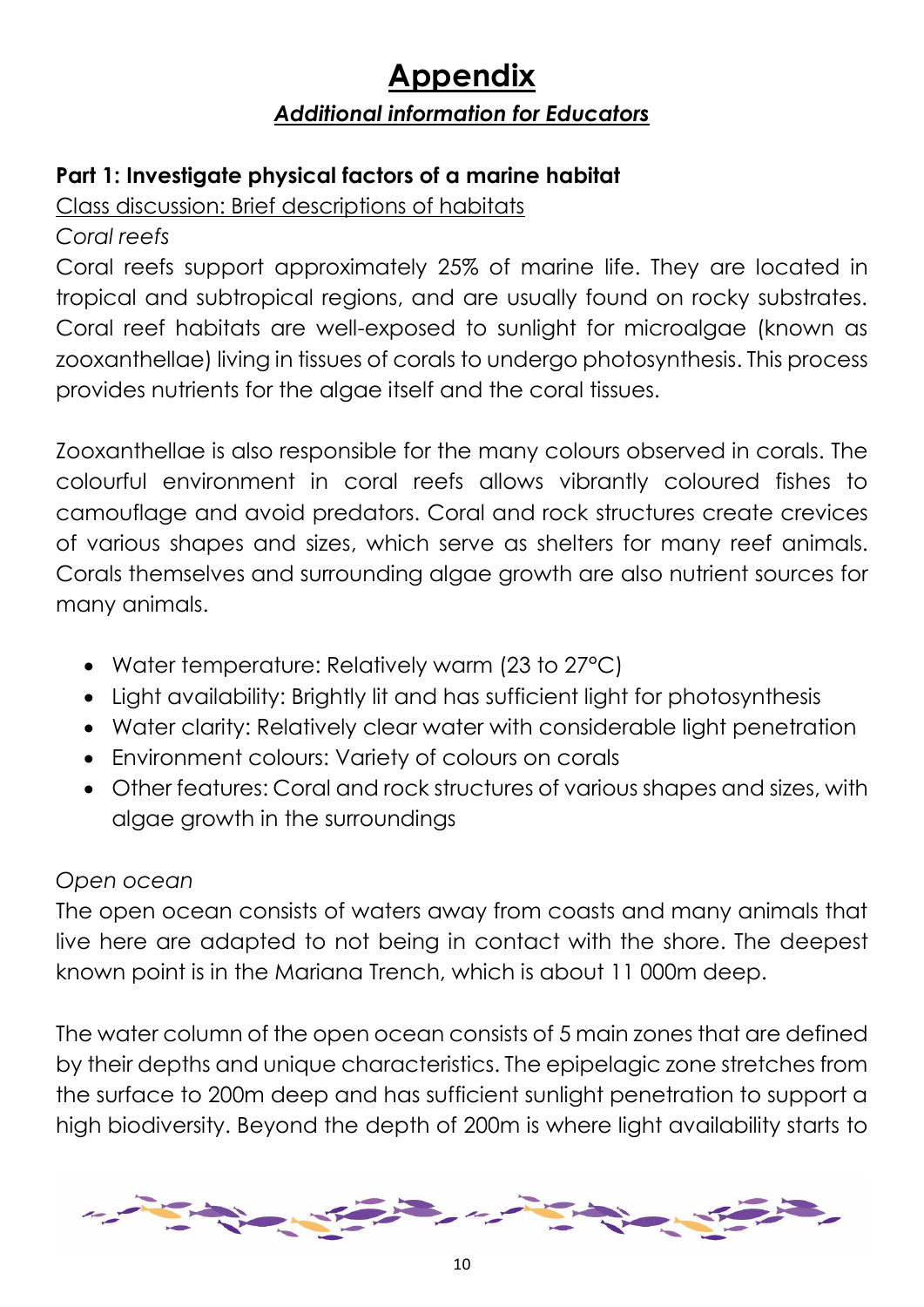decrease. Here, animals may adapt by producing their own light or rely on other senses besides their vision to hunt.

- Water temperature: About 30°C in tropical surfaces and 4°C in deeper waters
- Light availability: Highest near the surface and decreases with depth. No light beyond 1000m, except for light produced by animals
- Environment colours: Monotonous environment with a lack of colours
- Other features: Mostly featureless with rocks on the seabed

# Class discussion: Animal adaptations

*Coral reefs*

- **Reef fish:** Vibrantly coloured bodies allow them to camouflage in the colourful environment of coral reefs and avoid predators.
- **Triggerfish:** They can be easily spotted in brightly lit environments, hence they hide in crevices when threatened. They can extend spines on dorsal fins to anchor in crevices, making it difficult for predators to grab them.
- **Moray eels:** They ambush their prey while hiding in crevices, and are adapted to moving on rough coral and rock surfaces by having a layer of mucus on their skin for protection.

# *Open ocean*

- **Manta rays:** A flat body and large pectoral fins allow them to swim and forage in the spacious ocean efficiently. Their mouths are located at the front to draw in plankton near the water surface as they swim.
- **Sharks:** Countershading allows sharks to camouflage themselves in the water column and hide from their prey. A darker colouration on the top of their bodies blends in with the darker seabed, while a lighter colouration at the bottom blends in with the brighter water surface.
- **Groupers:** A dull-coloured body blends into the featureless environment. They tend to hover motionlessly in the water column and near the seabed so as to not catch the attention of their prey.

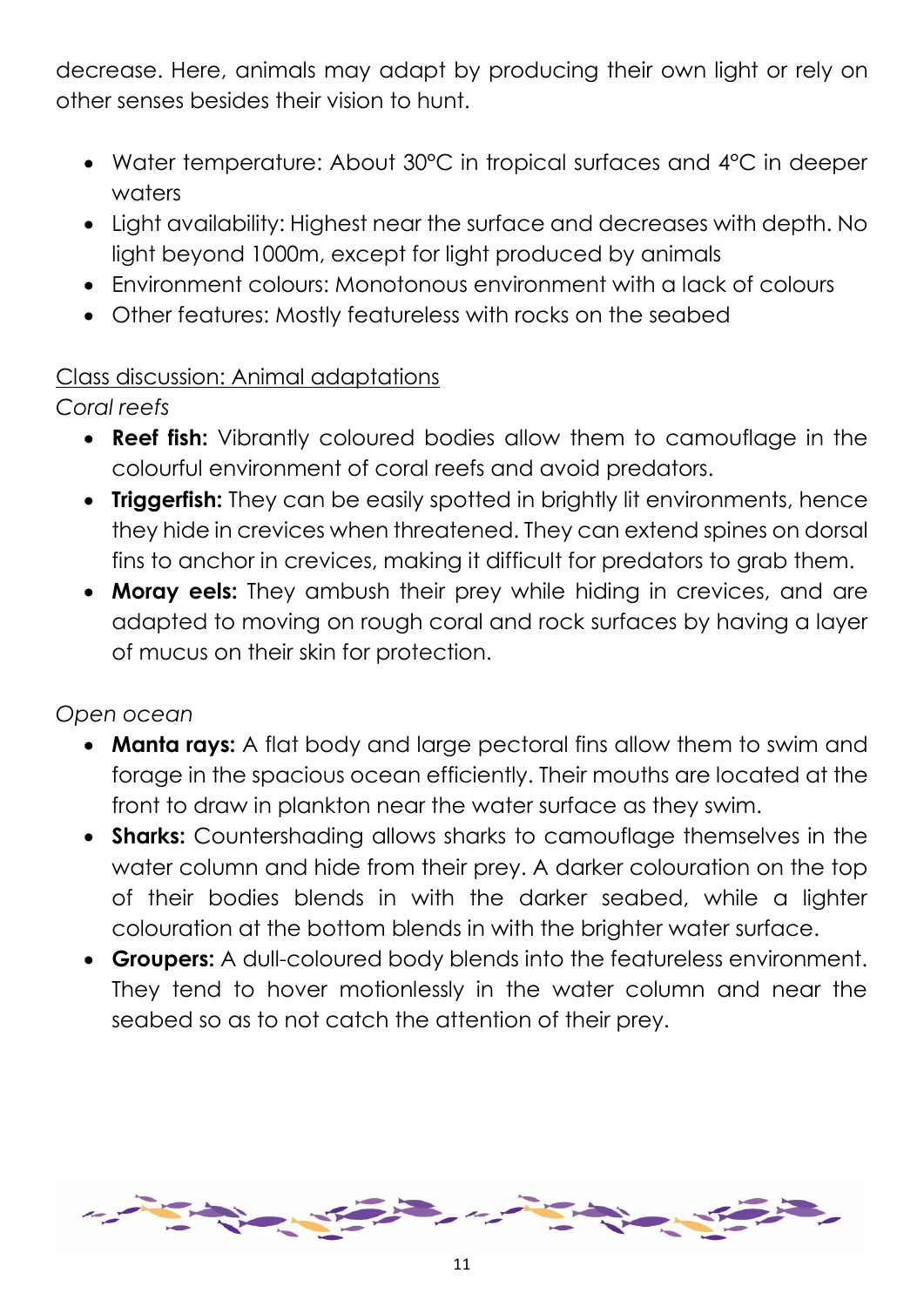# **Part 3: Respond to changes in environmental conditions**

Class discussion: Changes to physical factors due to environmental events *Water pollution*

- **.** Light availability: Items floating on water surface and suspended particles reduce light exposure and penetration.
- **Water chemical composition:** Chemical discharge can change chemical composition (chemicals may be toxic to living organisms).
- **Water clarity:** Suspended particles from surface runoffs inland reduce water visibility.
- **Oxygen availability:** Agricultural runoffs containing fertilisers contribute to additional nutrients in the water. These nutrients may lead to plankton blooms, which increase oxygen usage and reduce oxygen availability for other organisms.
- **Vegetation cover:** Toxic components from land discharges may affect survival of plants in the vicinity, leading to reduction in vegetation cover.

*Global warming*

- **Temperature:** Water temperature increases (can lead to coral bleaching)
- **Light availability:** Excessive amount of light available (photosynthesising organisms may be less efficient)
- **Oxygen availability:** Increased amount of light and warm environment favour excessive plankton and algae growth, and eventually leads to oxygen depletion in the water.
- **Environment colours:** Coral bleaching occurs as corals lose their colours and turn white.

# *Ocean acidification*

- **Acidity:** Increase in acidity (results in weakened coral skeleton and animal shells, affecting the growth and survival of these animals)
- **Other features:** Less coral structures (unable to provide shelter for living organisms)

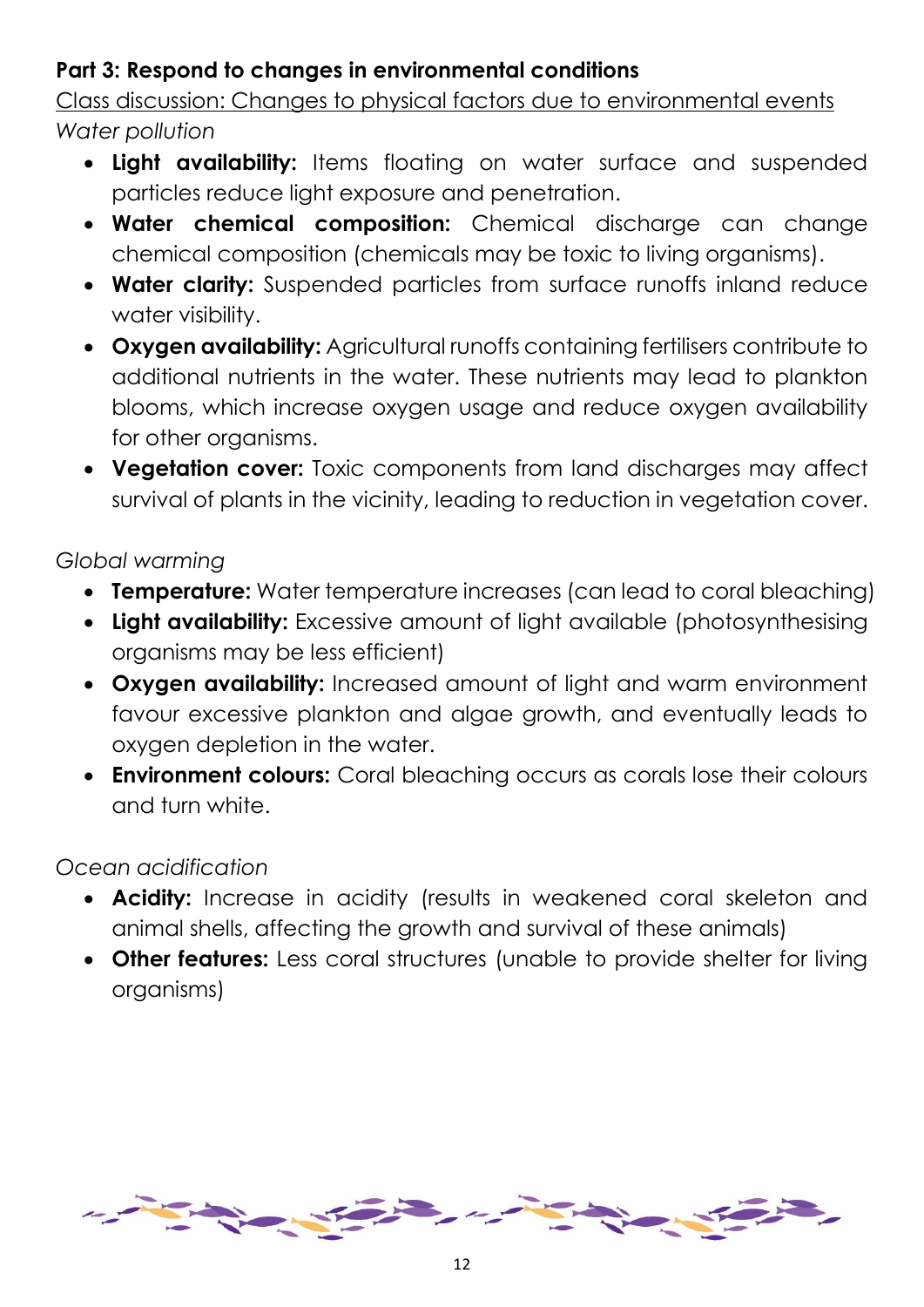# **Part 4 (Extension): Conservation**

Class discussion: Examples of existing conservation efforts

*Create a sanctuary*

Singapore's first marine park: Sisters' Islands Marine Park



Photo of Sisters' Islands and area within Sisters' Islands Marine Park demarcated on the map

- Waters, seabed and reefs within the marine park are legally protected from activities such as unauthorised fishing, coral collections and boat mooring.
- A protected area provides safe refuge for marine biodiversity in Singapore waters.
- A platform for researchers to monitor changes in the physical factors of Singapore's marine environment and responses of marine species
- Serves as a platform to introduce and monitor conservation plans, and enhance survival chances of marine species

# *Population restoration*

 To restore reefs, artificial structures made of pre-fabricated concrete and recycled rocks were placed within the Sisters' Islands Marine Park.



Illustration and actual image of artificial structure from a collaboration between JTC and NParks

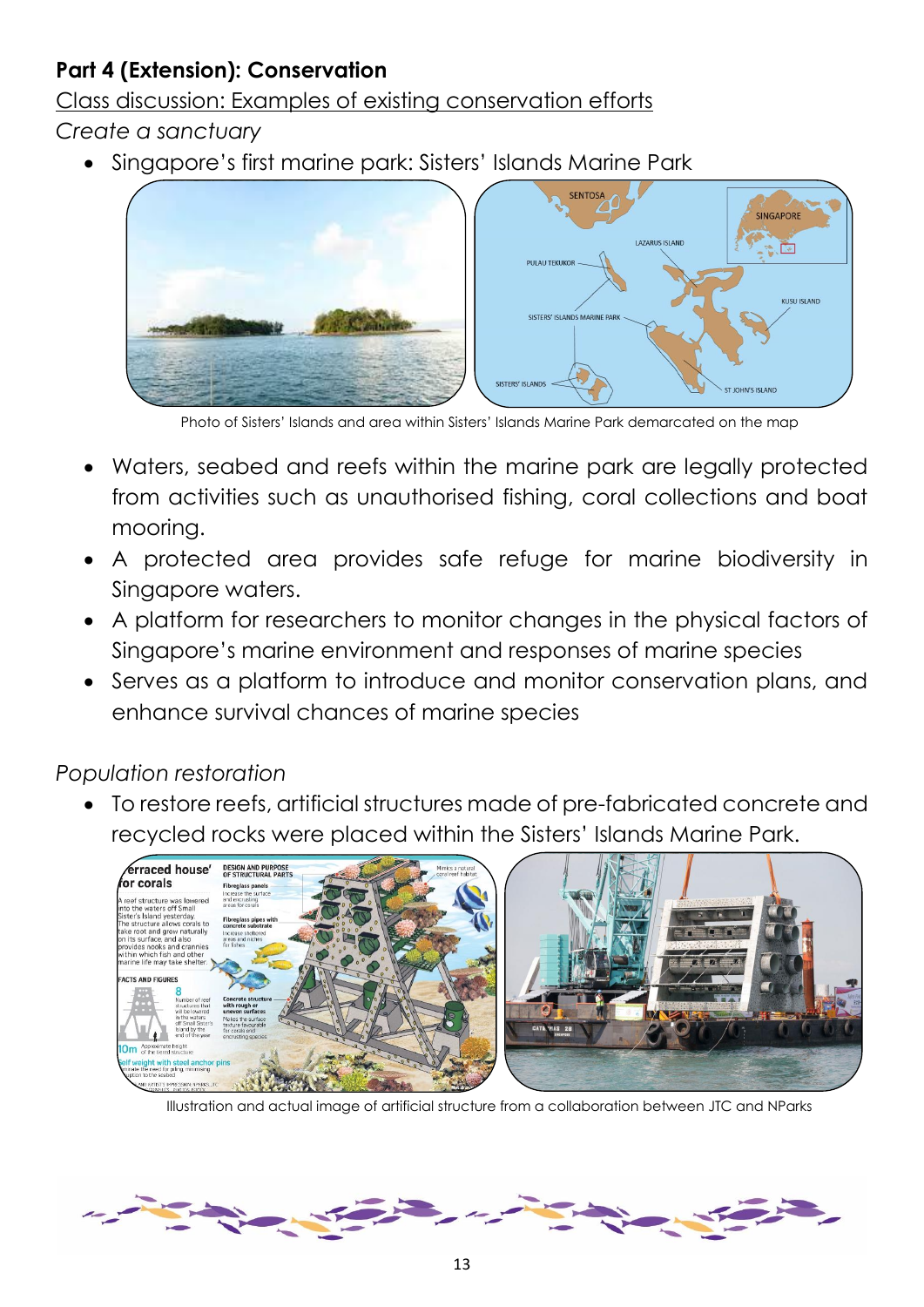- Structures provide hard surfaces that encourage coral growth, which in turn can attract fishes and other marine life.
- Corals are grown in an external nursery and transplanted on to hard structures when they have reached a suitable size.

### *Aquarium breeding programmes*

- Aquariums provide safe and controlled environments for marine animals to breed and for juveniles to develop.
- Successful breeding can be followed by exchange with other aquariums to ensure genetic diversity in the species bred. Genetic diversity is important for ensuring population resilience during environmental changes.
- Such programmes also allow research that are difficult to study in nature. Results from these research provide important information for conservation efforts.
- Examples of animals successfully bred in aquariums include sea jellies, stingrays and sharks - some are considered endangered in the ocean.



Juvenile zebra sharks and coral fragments respectively bred in S.E.A. Aquarium

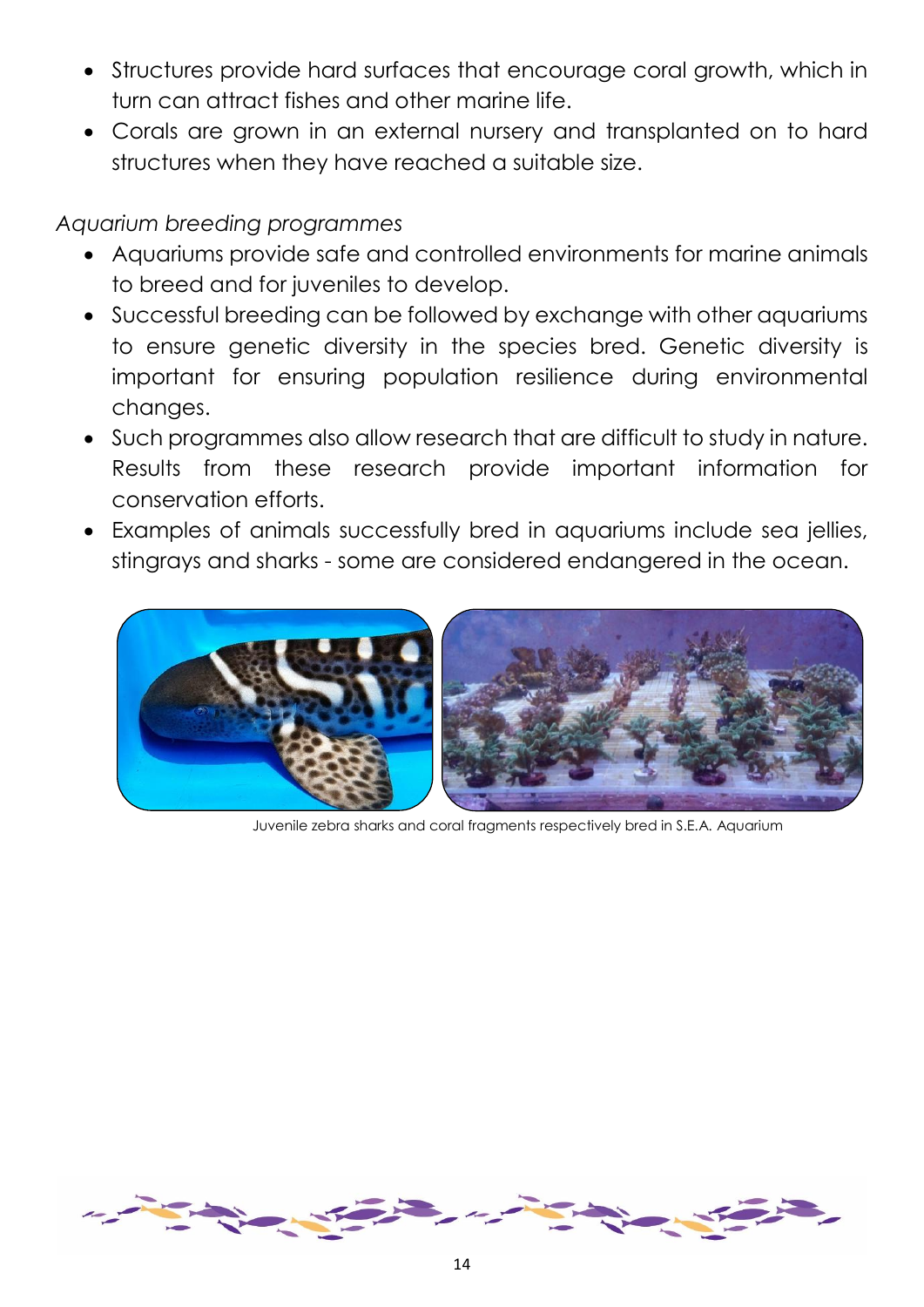# **PROJECT: CREATE A MARINE ORGANISM**

A new marine habitat seemingly devoid of life has been discovered on Earth.

You are invited to join our project to introduce living organisms to this habitat.

We need your help to create a marine organism that can adapt to and survive environmental changes.

Kindly fill in the details of your creation accordingly in the subsequent pages.

Be creative and think out of the box!

Creator name: **Exercise 2018** 

Class:

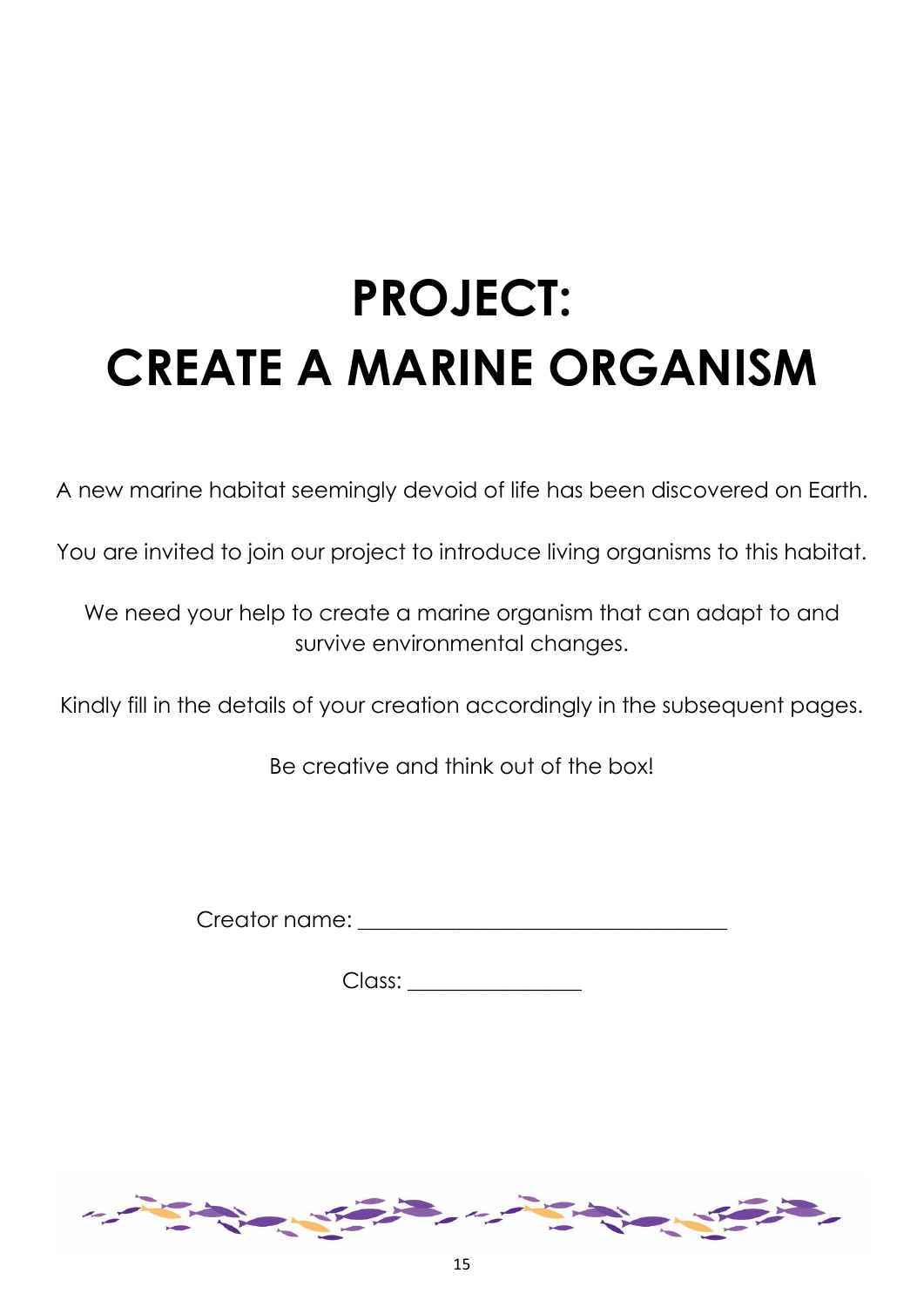# Part 1: Investigate physical factors of a marine habitat

Describe physical factors of the newly discovered habitat and explain how they may affect the survival of living organisms.

| <u> 1989 - Jan James James Barnett, amerikan berketara (j. 1989)</u>                                                  |  |
|-----------------------------------------------------------------------------------------------------------------------|--|
|                                                                                                                       |  |
|                                                                                                                       |  |
| <u> 1989 - Johann Johann Stoff, deutscher Stoffen und der Stoffen und der Stoffen und der Stoffen und der Stoffen</u> |  |
|                                                                                                                       |  |
| and the control of the control of the control of the control of the control of the control of the control of the      |  |
|                                                                                                                       |  |
| Other feature(s):                                                                                                     |  |
|                                                                                                                       |  |
|                                                                                                                       |  |

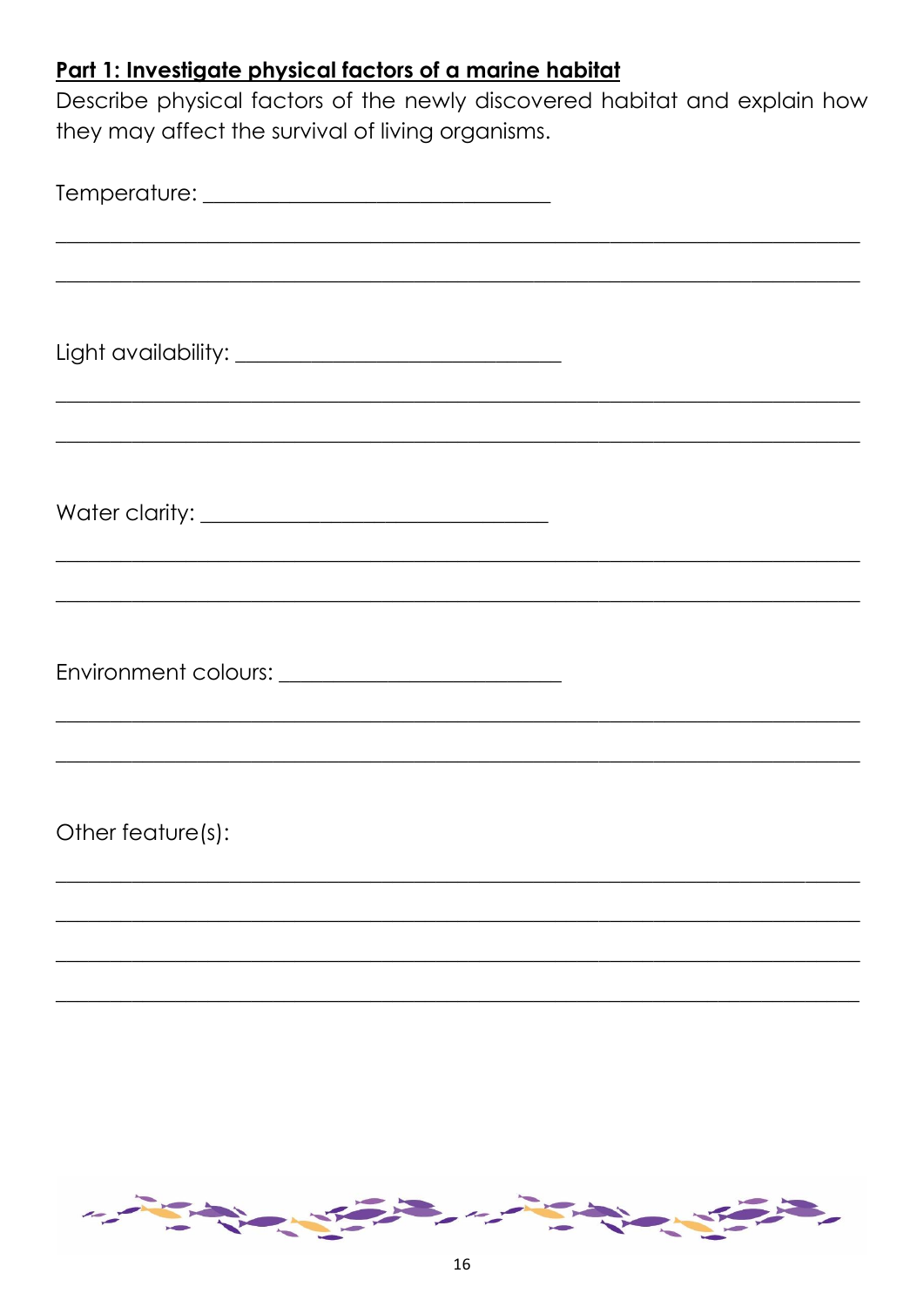# Part 2: Create your marine organism

|            |  |  |  | Fill in the profile of your marine organism below. Please ensure that the |  |  |  |  |  |  |
|------------|--|--|--|---------------------------------------------------------------------------|--|--|--|--|--|--|
|            |  |  |  | organism can adapt to the environment and environmental changes that      |  |  |  |  |  |  |
| may occur. |  |  |  |                                                                           |  |  |  |  |  |  |

| Type of organism: Animal / Plant / Algae / Microorganism / Others: _____________                                      |
|-----------------------------------------------------------------------------------------------------------------------|
|                                                                                                                       |
| Location within habitat: Sediments / Vegetation / Others: ______________________                                      |
|                                                                                                                       |
|                                                                                                                       |
| Describe adaptive traits of the organism and how these traits can help it adapt                                       |
| to the environment.                                                                                                   |
|                                                                                                                       |
| <u> 1999 - Jan James James Barnett, amerikan bernama dan bernama bernama dalam pendangan bernama dalam bernama da</u> |
| ,我们也不会有什么。""我们的人,我们也不会有什么?""我们的人,我们也不会有什么?""我们的人,我们也不会有什么?""我们的人,我们也不会有什么?""我们的人                                      |
|                                                                                                                       |
|                                                                                                                       |
| Trait 3:                                                                                                              |

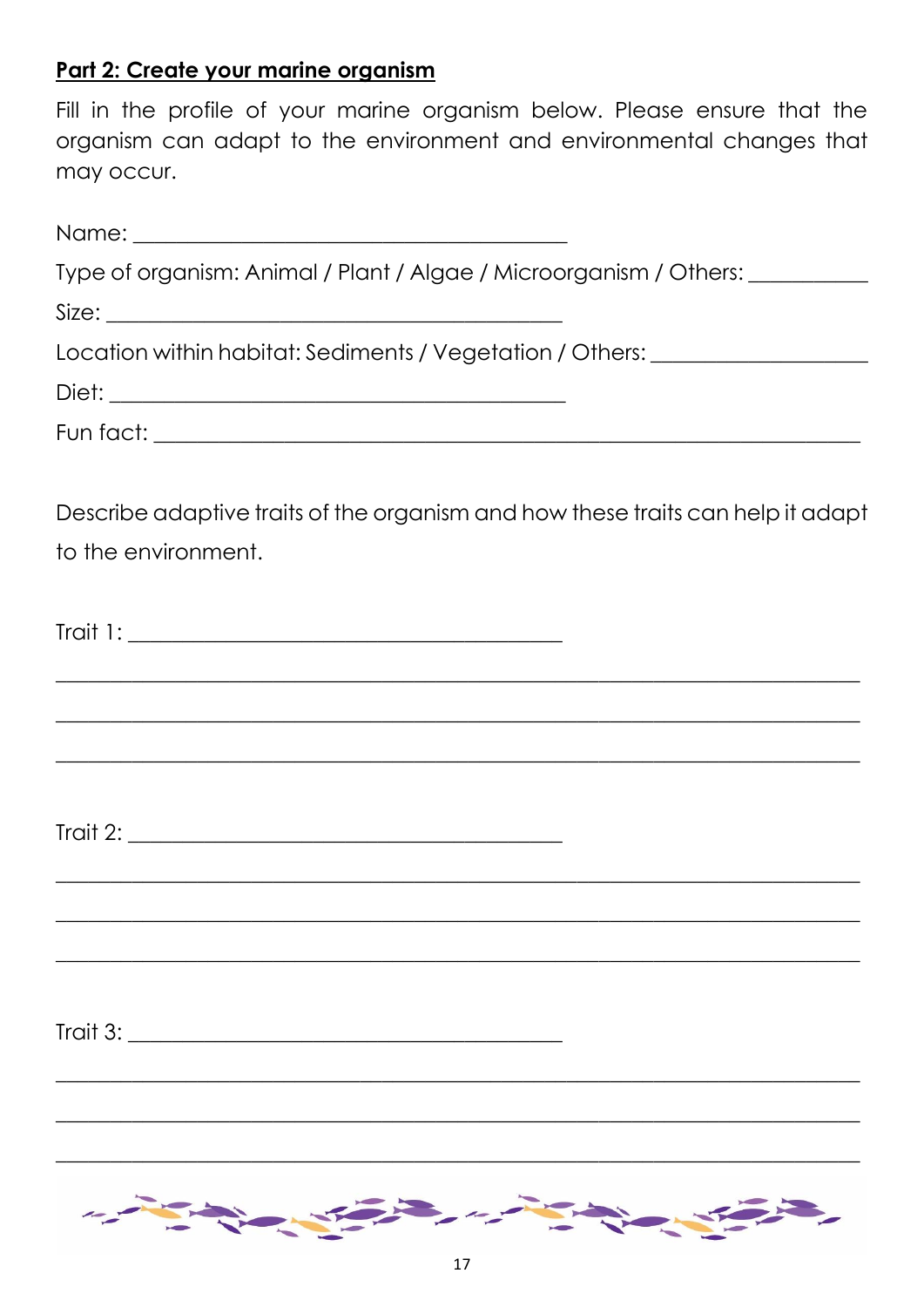Illustrate the marine organism and label its features in the space below.

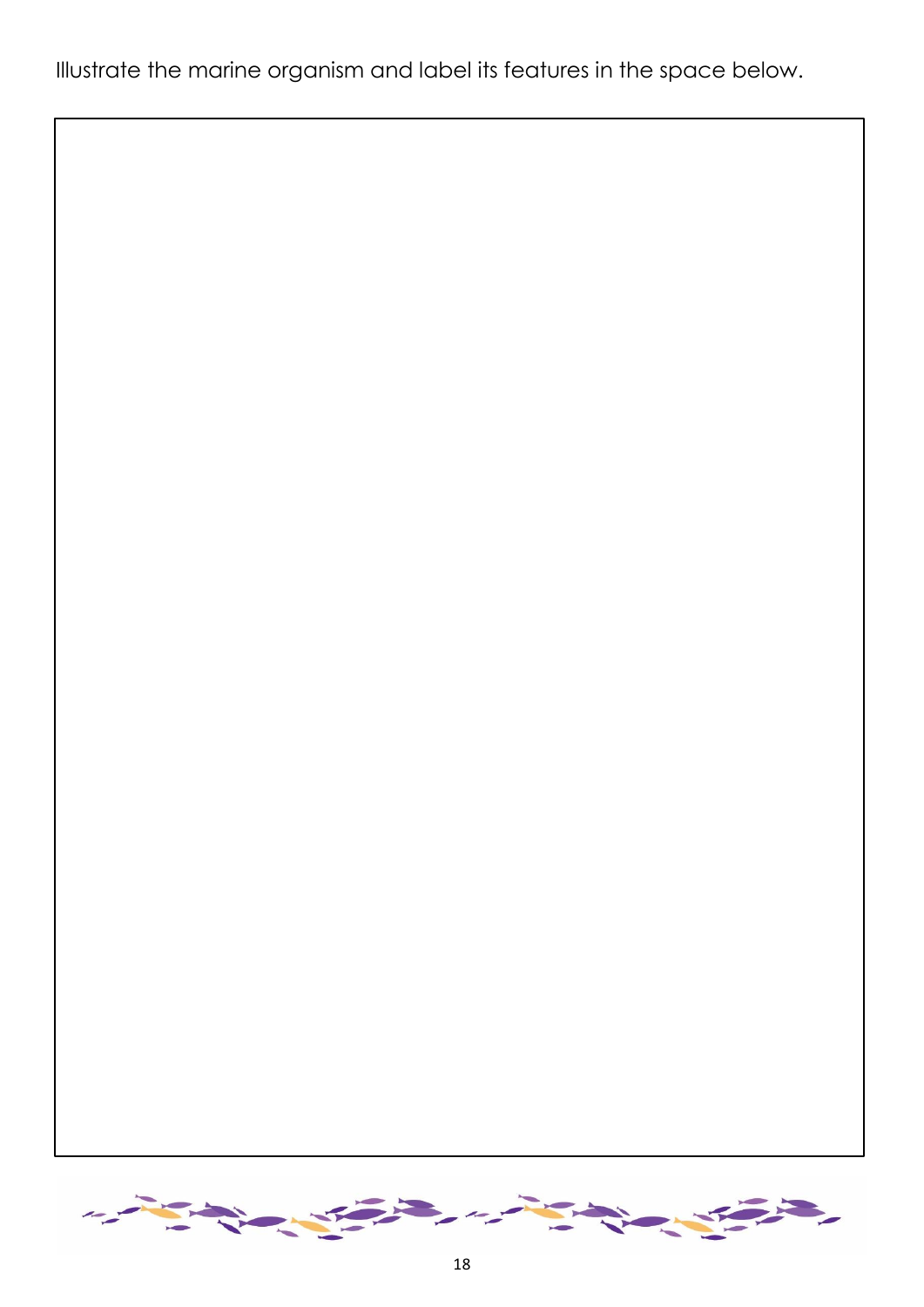# **Part 3: Respond to changes in environmental conditions**

Write down the environmental events that may occur. Describe the corresponding changes to the habitat's physical factors (where applicable) and possible responses made by your created organism to survive.

| Changes in physical factors                                                      |
|----------------------------------------------------------------------------------|
|                                                                                  |
|                                                                                  |
|                                                                                  |
|                                                                                  |
|                                                                                  |
|                                                                                  |
| Effects on marine organism and responses to adapt (if any):                      |
| ,我们也不会有什么?""我们的人,我们也不会有什么?""我们的人,我们也不会有什么?""我们的人,我们也不会有什么?""我们的人,我们也不会有什么?""我们的人 |
|                                                                                  |
|                                                                                  |
| Changes in physical factors                                                      |
|                                                                                  |
|                                                                                  |
|                                                                                  |
|                                                                                  |
|                                                                                  |
|                                                                                  |
| Effects on marine organism and responses to adapt (if any):                      |



\_\_\_\_\_\_\_\_\_\_\_\_\_\_\_\_\_\_\_\_\_\_\_\_\_\_\_\_\_\_\_\_\_\_\_\_\_\_\_\_\_\_\_\_\_\_\_\_\_\_\_\_\_\_\_\_\_\_\_\_\_\_\_\_\_\_\_\_\_\_\_\_\_\_